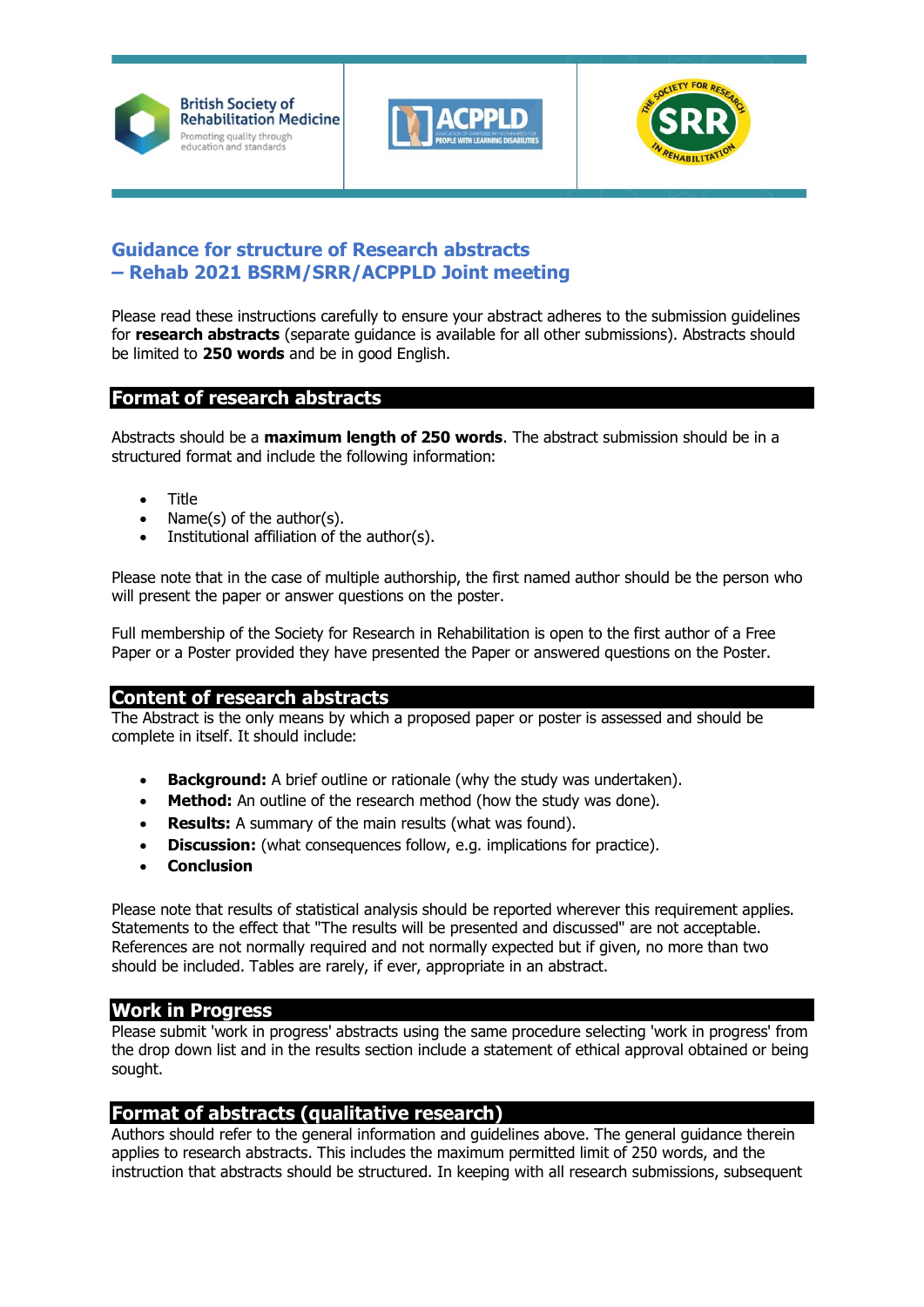presentation must reflect and elaborate on the abstract. Research studies or findings not referred to in the abstract should not be presented.

The section below contains specific quidance on the content of *qualitative* research abstracts.

We recognise that the nature of qualitative research makes its comprehensive communication within short abstracts a challenge. Therefore, whilst the key areas to be included within abstracts are set out below, it is recognised that emphasis on each area will vary in different cases, and that not every listed sub-area will be covered. Certain elements are likely to receive greater attention at the time of presentation than within the abstract. In particular, presentation of the paper should include sufficient empirical data to allow judgement of the conclusions drawn.

### **Content of qualitative research abstracts**

- **Research question/objective and design:** clear statement of the research question/objective and its relevance. Methodological or theoretical perspectives should be clearly outlined.
- **Population and sampling:** who the participants were and what sampling strategies were used.
- **Methods of data collection:** clear exposition of data collection: access, selection, method of collection, type of data, relationship of researcher to subjects/setting (what data were collected, from where/whom, by whom)
- **Data analysis:** clear exposition of analytic process. Clear definitions of concepts, categories and themes, how these were developed and how they relate to data:
	- o **Quality of data and analysis:** strategies to enhance quality of data analysis e.g. triangulation, respondent validation; and to enhance validity e.g. attention to negative cases, consideration of alternative explanations, team analysis, peer review panels
- **Findings:** overview of important findings, moving towards interpretation rather than simple summaries of themes where possible e.g. by linking to theory
	- o **Application of critical thinking to analysis:** attention to the influence of the researcher on data collected and on analysis. Critical approach to the status of data collected
	- o **Theoretical and empirical context:** evidence that design and analysis take into account and add to previous knowledge
- **Conclusions:** justified in relation to data collected, sufficient original data presented to substantiate interpretations, reasoned consideration of transferability to groups/settings beyond those studied.

#### **SRR VERNA WRIGHT PRIZE**

The best oral presentation and the best poster presentation during the year by a paid up SRR Associate Member is eligible for the Verna Wright Prize. Both prizes are £150.00.

In order to be considered for the prize, non-members whose abstracts are accepted for presentation must join the SRR as an Associate Member before the meeting at [www.srr.org.uk/become-a-member](https://www.srr.org.uk/become-a-member)

#### **PUBLICATION**

Selected (high scoring) research abstracts will be submitted for **publication in Clinical Rehabilitation.** Please note if an abstract is accepted for publication in Clinical Rehabilitation, that it may be published without further permission being sought, following notification to the first author, and that the usual copyright conditions of the journal apply, which in essence does not restrict the author at all but protects his/her/their rights.